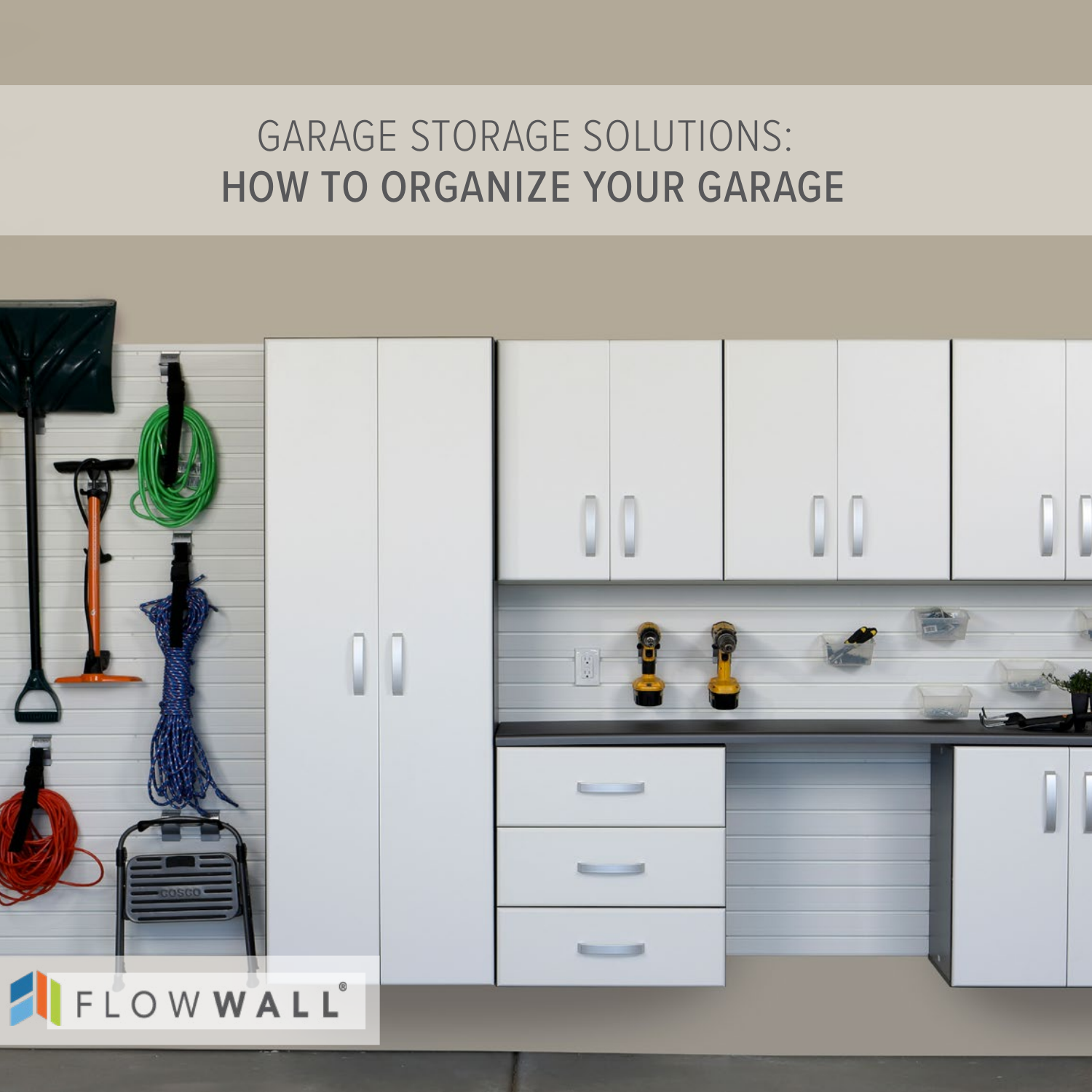# Tired of Your Messy Garage?

1



Check out these simple tricks and garage storage solutions to organize your garage and create a useable space you can be proud of.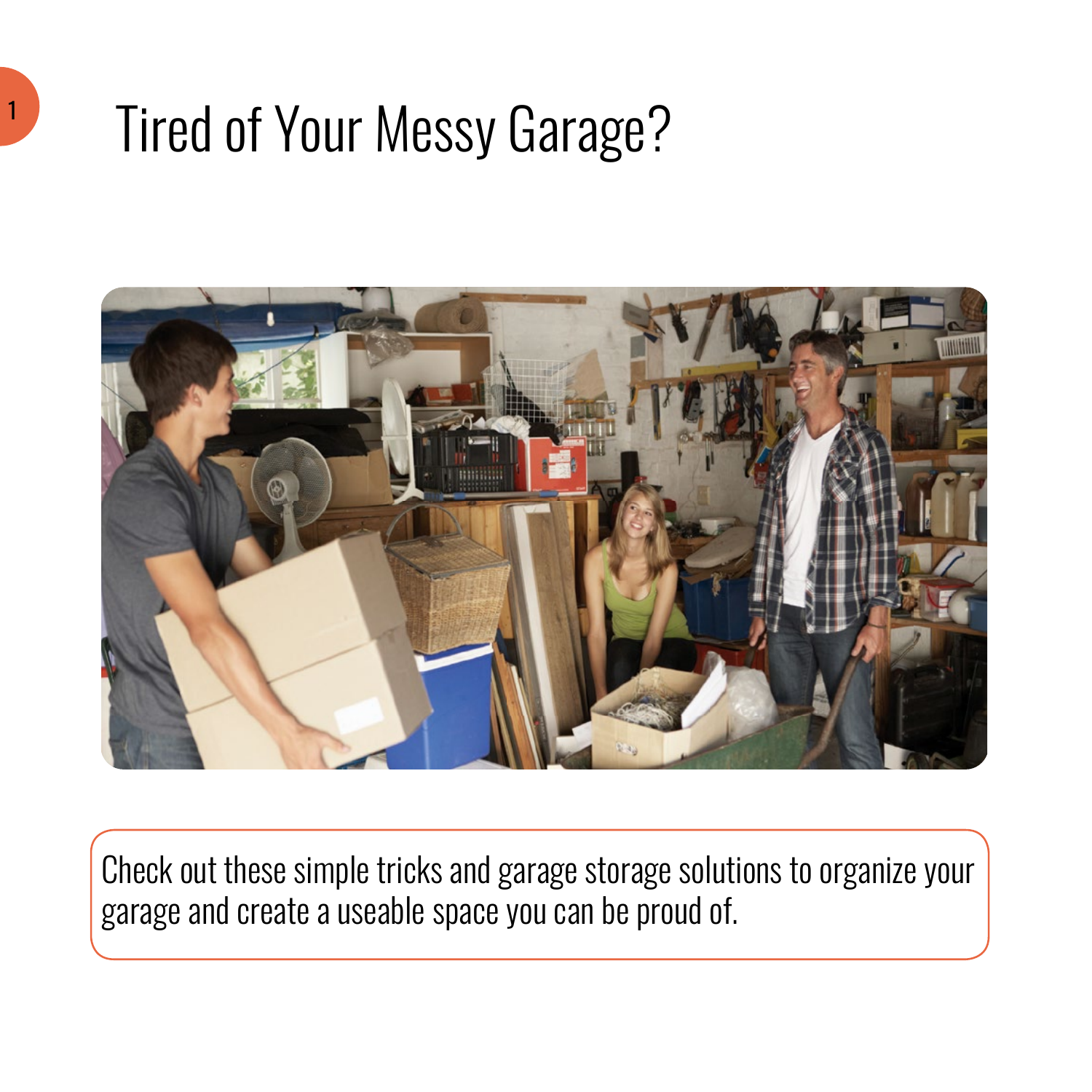

### Plan & Prepare

As you prepare to organize your garage, set aside enough time to complete the project. If you don't have two full days to dedicate to organizing the garage, set a clock for 20 minutes and clean in short spurts.

# Categorize Items & Group Contents

To clean up the mess, you'll have to start by making a bigger mess. You want your stuff to be easy to find and easy to use, so you're going to need to organize it.

Group things by how often they're used, who uses them, and what they're used for. Be sure to also identify which items you know you no longer want or need during this process.



#### **Additional Tips:**

- Put tools, seasonal decorations, yard equipment, recreational items, and so forth in separate piles.
- Pull everything out of its hiding place, and put it in an appropriate pile.
- Strongly consider ditching anything you haven't used in over a year (more on this later).
- Be sure to clean out any garbage, and sweep out the space to make it nice and clean.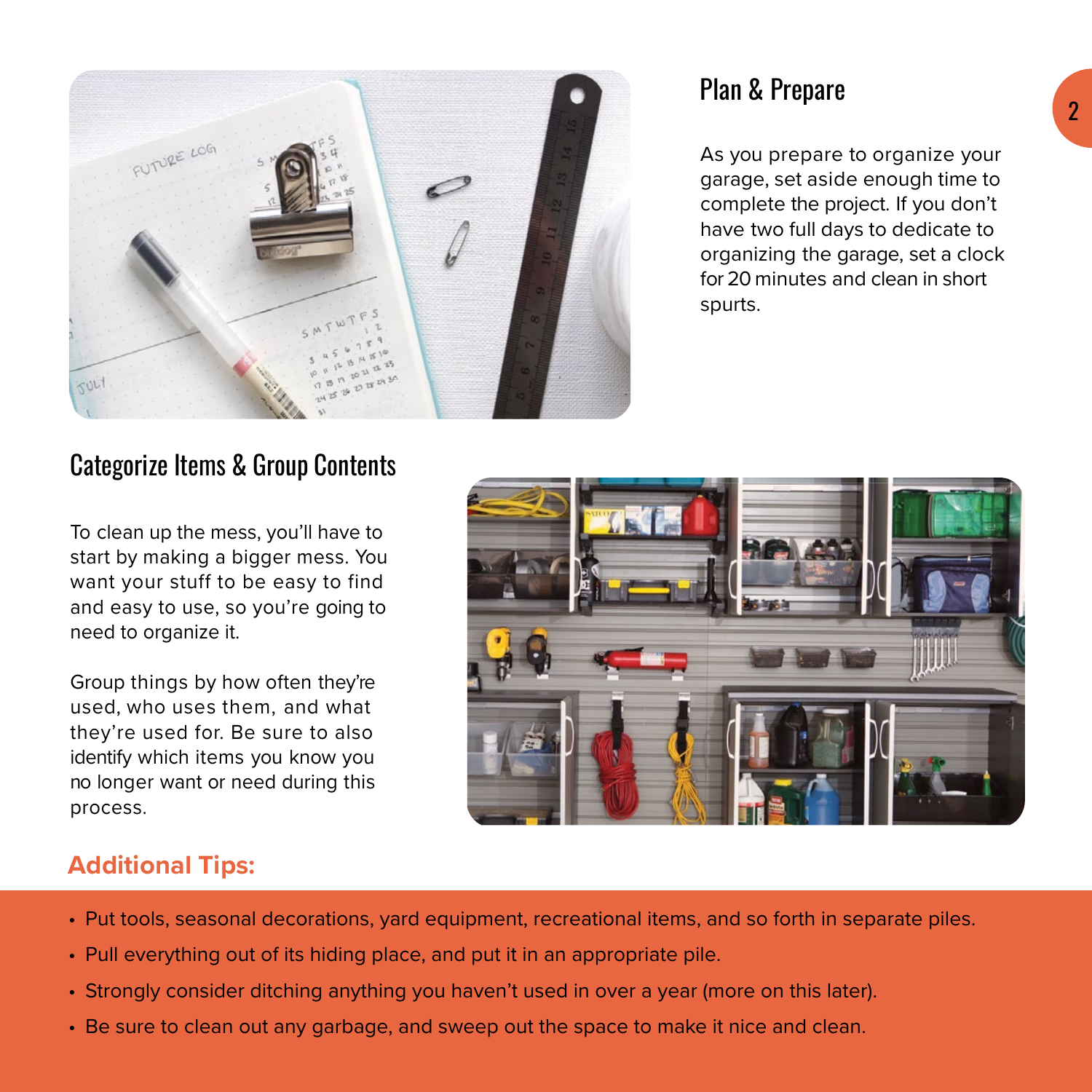#### **Donate**

3

For the items you no longer want or need, consider holding a yard sale. If a yard sale doesn't appeal to you, consider taking your unwanted tools and other items to a consignment or pawn shop to make a few extra bucks. Or, for the more humanitarian-minded, there's always donating to a worthy charity. Some of the best include:



#### [United Way](http://www.unitedway.org) [American Red Cross](http://www.redcross.org/) [The Salvation Army](https://www.salvationarmy.org/) [Goodwill](http://www.goodwill.org/donate-and-shop/donate-stuff/) [Big Brother Big Sister Foundation](https://www.bbbsfoundation.org/)



### Consider Your Needs

Consider the tools & items you need access to regularly and create a space for them in the easy to reach spots. Seasonal items should be stored in the areas less accessible.

Label everything (consider painting the cupboards with chalkboard paint to use for labeling that can be updated) and even write out where you'll put everything. Save it for later in case you need to find things.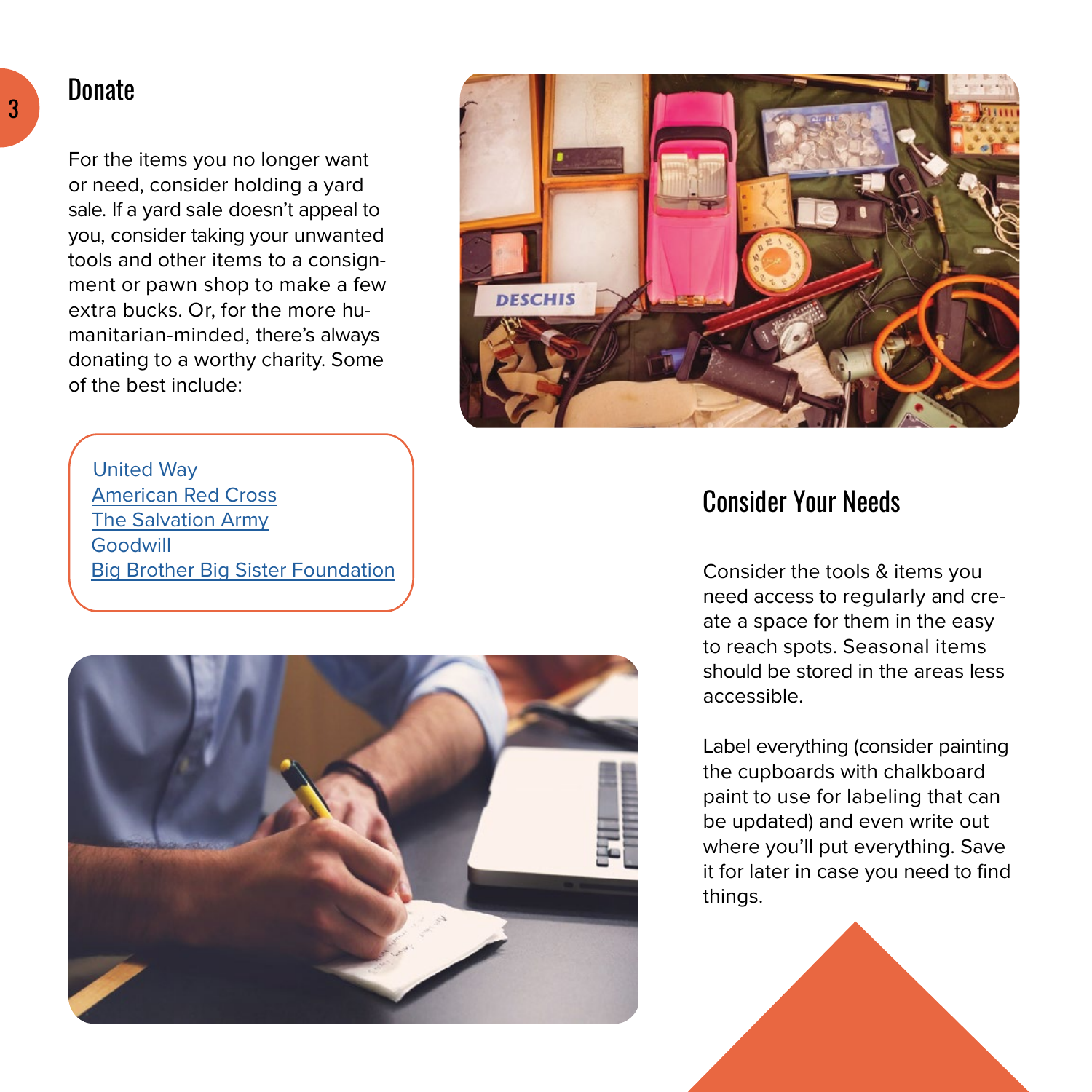# Vertical Storing Solutions are Best

Take advantage of your vertical storage capability (including hanging up awkward items like bicycles—more on this next). Most garages have a lot of headroom, and utilizing this space will help you free up floor and wall space. That way, your garage can stay a garage, and isn't converted into a storage unit instead.





#### Categorize Items & Group Contents

While you're organizing your garage space, identify which items you know no longer want or need. For the other items, group tools, cords, equipment, and other items together.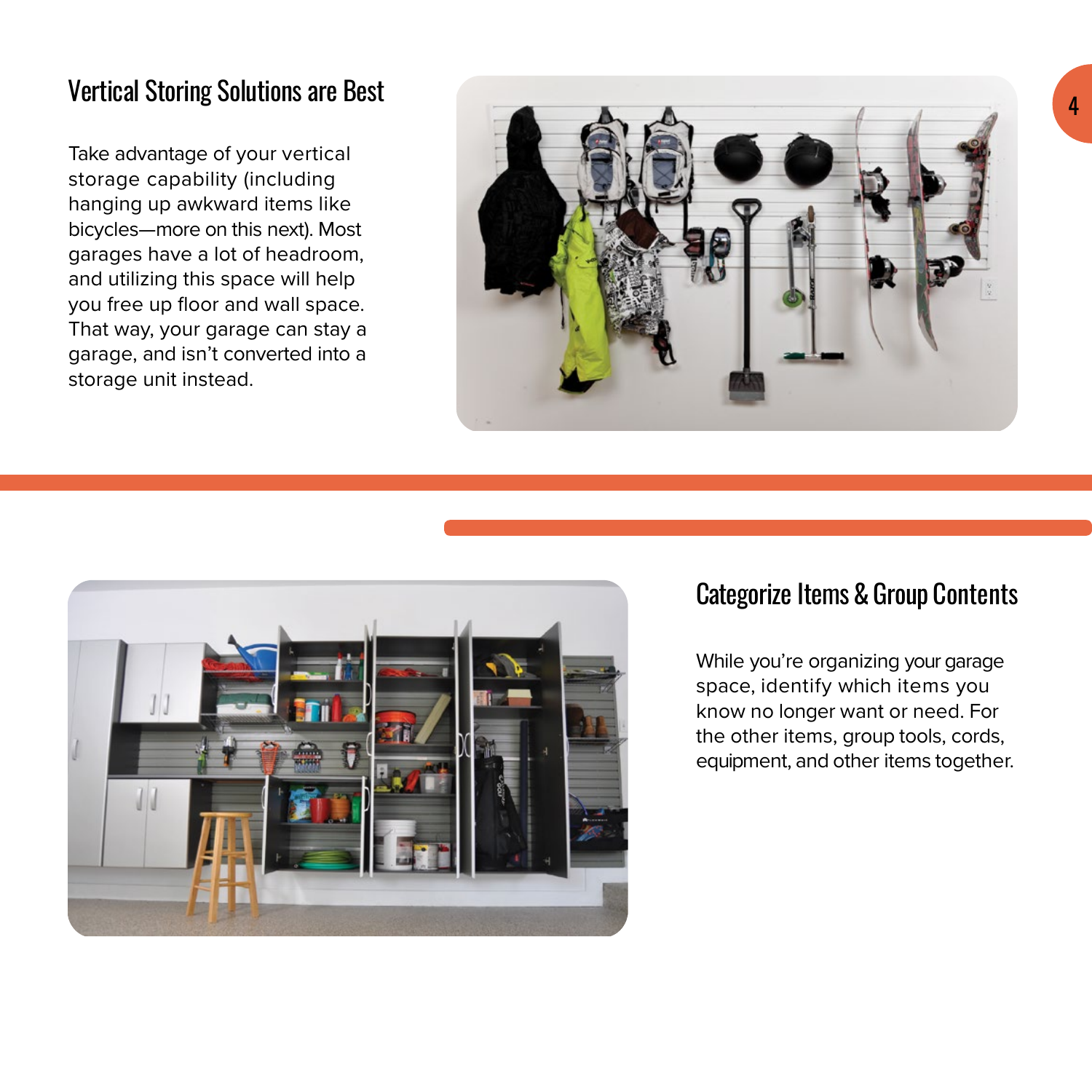

# Add Garage Storage Racks

You won't be able to store everything vertically, but you'll use the space best if you can get nearly everything off the floor. You're first weapon in this fight should be storage racks.

#### **Additional Tips:**

### Install Cubby Hole Shelves

Sometimes shelves are the best storage method for items. Cubby holes are great for organizing because you can designate them to certain projects or people.

Kids especially love having their own cubby hole for their items. Adding a space specifically for children in the home can add value both for current homeowners, and for buyers down the line. If you have children in the home, label the cubby for them, and help them make it their own. This way, they'll be more likely to use their cubby, and your garage will stay more organized as a result.

• Overestimate your need for shelving, as you likely have more than you think you do (and are likely to accumulate more in the future).

• Don't be afraid to put money down for sturdy shelves if you have large and heavy things to store.

• Anchor the storage racks well.

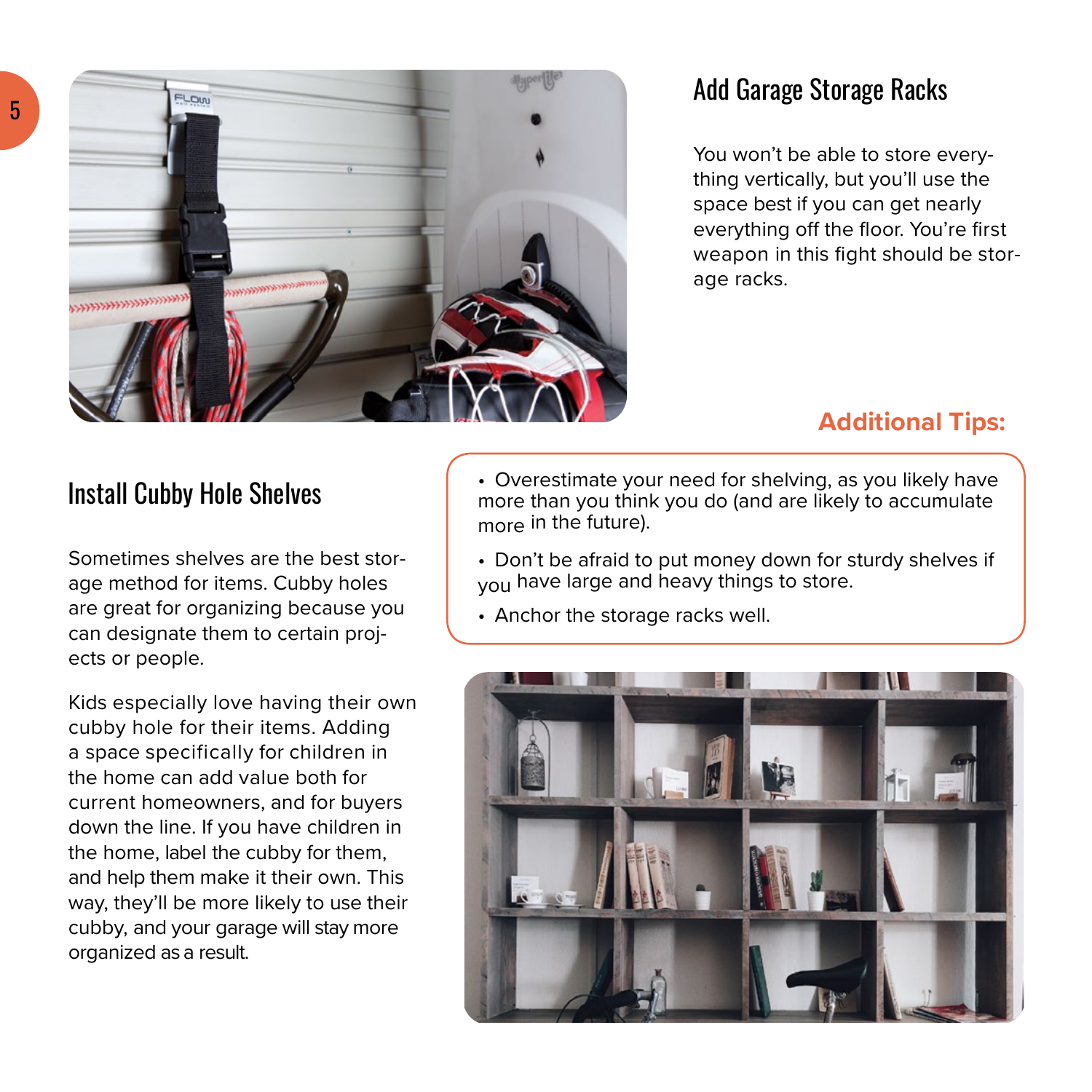

# Install Wall-Mounted Shelving Units

In order to make the most of your space, you'll need to get almost everything off of the floor, which means at some point, you're going to need to start adding things to the walls. Take measurements of your garage, so you know how much space you're dealing with. Once you have measurements, you can start planning out a shelving solution that will meet your needs. Then anchor the shelving units securely against the wall.

#### Install Ceiling Racks (Overhead Storage)

Ceiling racks are great for seasonal and bulky items you don't use as regularly. It keeps them out of the way but keeps them accessible for when the time comes.



#### Slat Walls for Rakes, Hoses, & Brooms

In addition to shelves and cubbies, slat walls can be very effective at maximizing your storage space. Slat walls have grooves where you can slide in pegs and hooks, allowing you to hang everything from brooms to hammers vertically. The best part about it, is these items are openly displayed, making them easy to find and easy to reach, so use it for tools you use most frequently.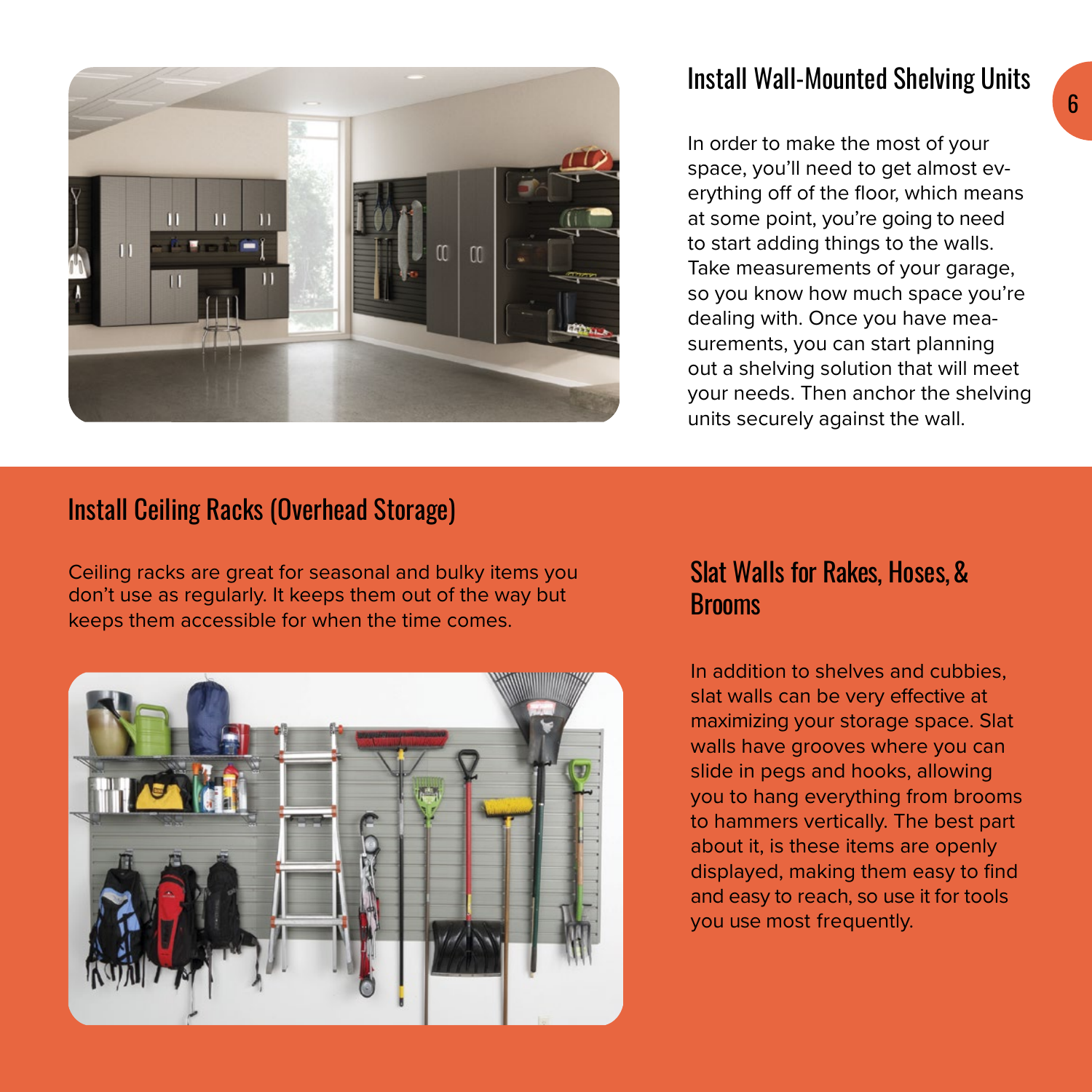

# Pull in Help

As you can see, when it comes to organizing your garage, there is a lot of work that goes into creating a space that is both stylish and functional. Depending on your needs and budget, you might want to consider hiring a professional remodel or pulling in friends to help you organize your garage.

# Hang Bikes from the Ceiling

Caleb B at Maple Holistics suggests that if you're a cyclist, you may want to install a simple wallmount for your bike or if you have enough height, a roof-mount to hang your bicycle upside-down. This is a simple way to save yourself some space without making it too difficult to reach your bike when you're ready to use it. Also, this will keep your bike out from underfoot, saving it from getting damaged.